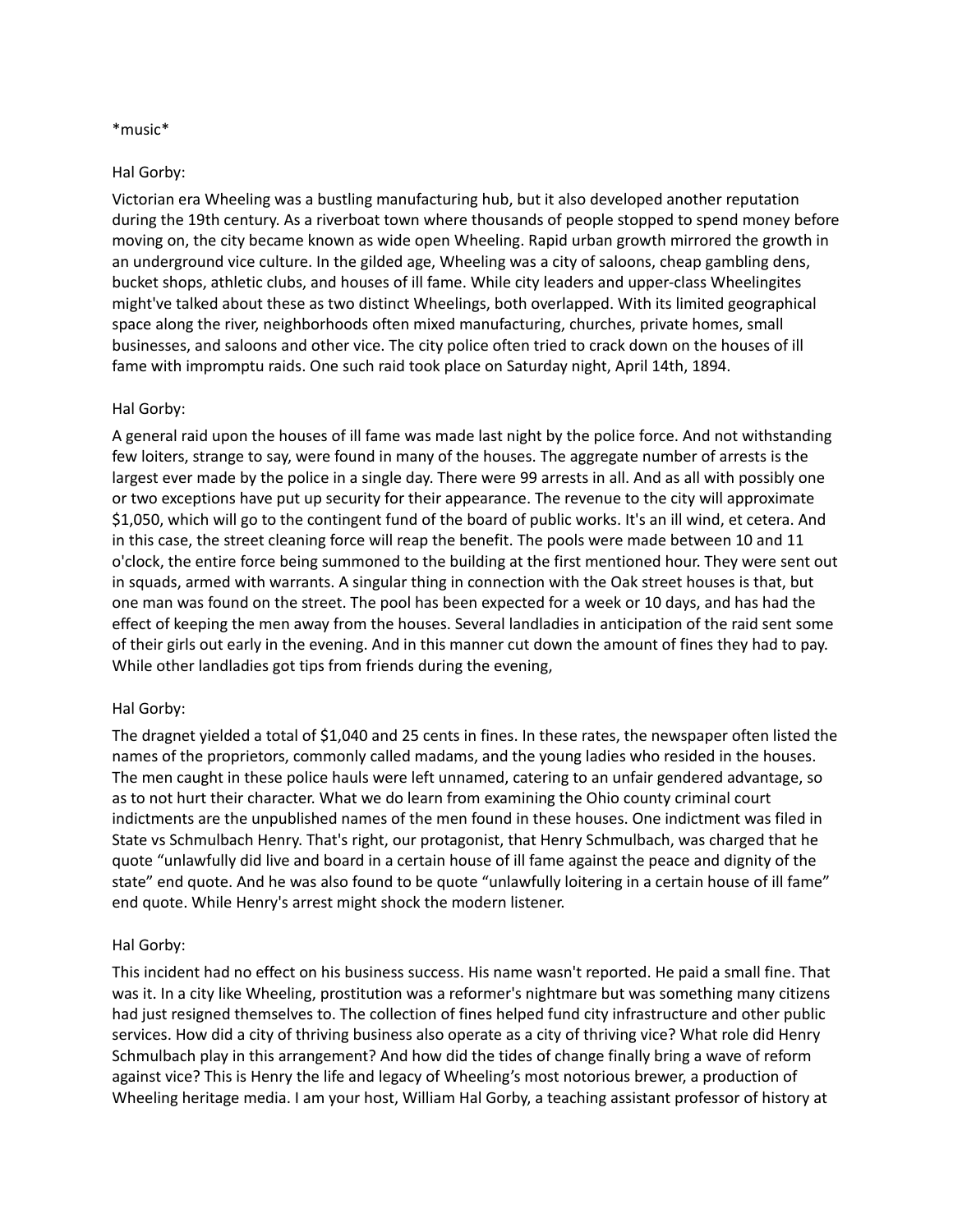West Virginia University, whose research has focused on West Virginia and Wheeling's working class and immigrant history during the late 19th and early 20th centuries.

## Actor:

The only reason anybody from this section of the state goes to Wheeling nowadays is for something special. Nobody ever goes to bum around and have a good time like they used to. Nightlife in Wheeling was something in the old days. In this year of grace, the region below the Creek lies dark and sordid beneath the streetlights. A speakeasy or two in every block and some outward evidence of respectability and decay are all that greets the eye of the nocturnal visitor these days. But 25 years ago, after Alley C had moved over the Creek, Wheeling crooked the finger of hospitality in every direction like the temple tower in ancient Corinth pointing the way to the sailor to the city of pleasure. The steelworkers from the mills, tinplate workers, Rivermen, cattle buyers, farmers, coal miners, horsemen, gamblers, German brewmasters, Irish saloonkeepers, politicians big and little ,and boys edging out into the currents of life, as one who wades timidly into the cool waters of a mountain stream. These all and many others found Wheeling a Mecca to which they made pilgrimage.

# Hal Gorby:

That reflection by C Smith of the Fairmont times in 1928 speaks to this underground culture in working class Wheeling. Life in many neighborhoods by 1900 was quite rough. The massive expansion of factories had attracted new immigrants. By 1900, the population reached around 40,000 and would continue to grow. Crammed together in grimy brick row houses and wood-frame structures, working class families endured constant flooding and unhealthy conditions. Bustling streets posed a daily adventure in survival. Most were still brick and kept in a dreadful condition. While dirt alleys were common, residents had to dodge horse carts, street cars, and even railroads on certain streets. Throughout this period, residents began to complain that political leaders were slow to act to resolve these growing problems in the city. Many went so far as to allege outright corruption was taking place. Before getting to the issue of influence over city council and the vice culture, it's important to understand how Wheeling's government operated at that time. Glenn Elliott was elected mayor of Wheeling in 2016 and we sat down for a conversation in the professional building located along market street. In our conversation, Mayor Elliott was surprised at how city government operated during Henry Schmulbach's time.

## Hal Gorby:

In your position, obviously, as mayor of Wheeling, you know, you, you have certain relationships, you have to sort of manage obviously city council. I wonder if you're sort of intrigued by the way, sort of city government operated.

## Glenn Elliott:

I would love to know more, you know, I've looked at city council going back, you know, a few decades, but I've not really looked at it, you know, pre 1920 or whatever in this era you're talking about. And it seems like it was very different, a different setup then than what we have now.

## Hal Gorby:

Yes. Uh, so, so how big is city council now?

## Glenn Elliott:

Oh, right now we have seven members if you include me as the mayor.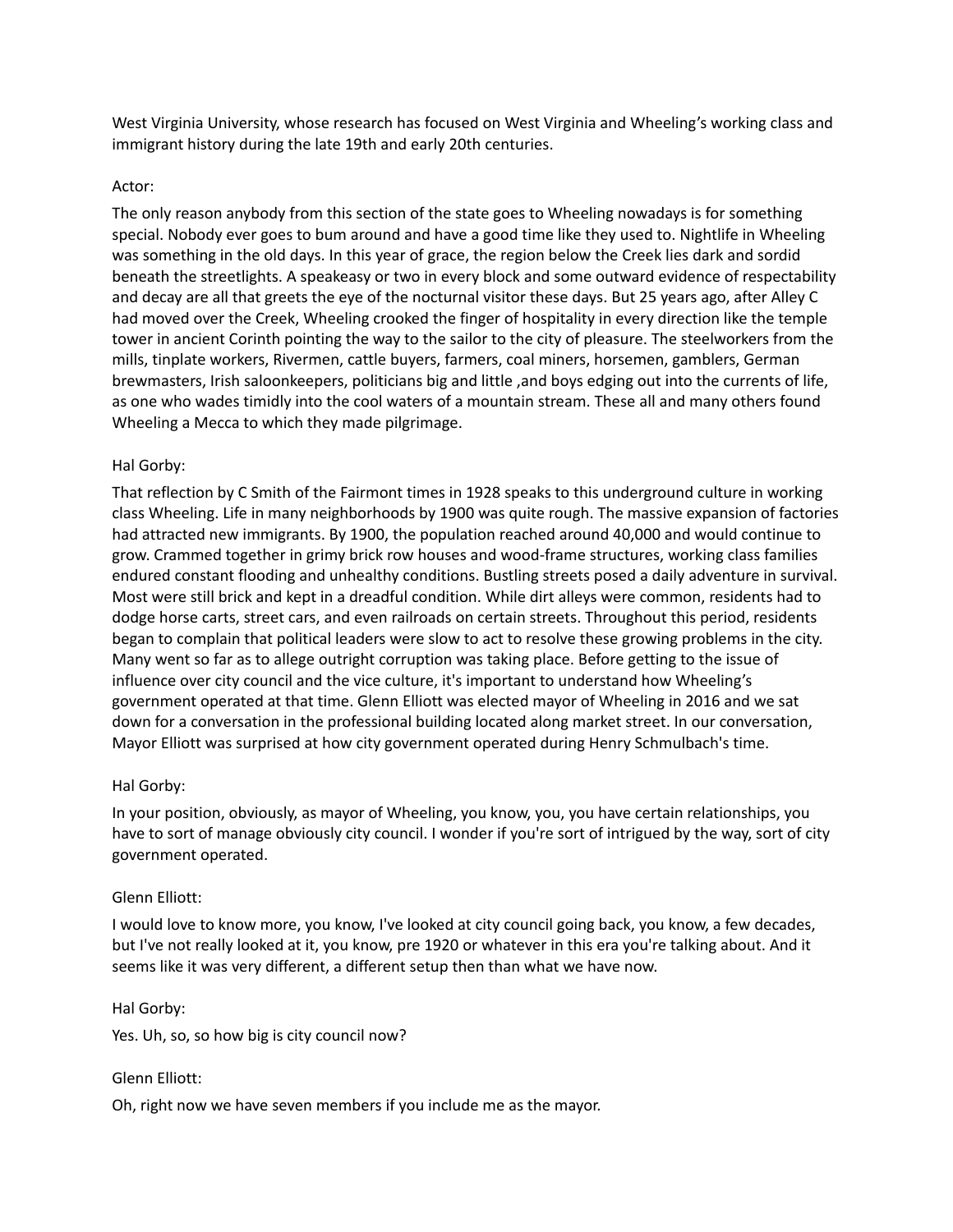# Hal Gorby:

Okay. Okay. Well, the mayors of Wheeling in the pre 1917 period, in 1917 is when the city had a major, a new charter that is not entirely the same as how the city works now, but it's more similar in, in many functions. Uh, prior to that, the city had two branches of city council.

## Glenn Elliott:

I find that just incredible to believe. It's almost like, like a bicameral legislature, as city council.

## Hal Gorby:

Yes. So, you had a first branch where, kind of like the US Senate, you would get two representatives and only two from each of the city's eight wards. And this is pre, before the pre-annexation.

## Glenn Elliott:

So, the wards were more compressed then.

# Hal Gorby:

So, think of like Wheeling island was ward seven, south Wheeling was ward eight, five and six were in center Wheeling, obviously. And then you had the second branch of council that likewise you would get a certain number of representatives from each of the wards, but like the house of representatives, was based on population. So some wards would have maybe six, seven representatives, the smaller ones maybe have just two or three, a total of 28 members on the second branch.

## Glenn Elliott:

I cannot imagine, I cannot imagine.

# Hal Gorby:

So 44 total members of council. And they had, uh, elections on the odd years, uh, like our, uh, sort of US Congress, the second branch, that larger branch of the people's branch, so to speak, uh, they that's where all financial, uh, sort of decisions had to start. Yeah. Uh, similar to the Congress, having the power of the purse. Added onto this to act as a sort of sense of city oversight uh, the first duty that city council would have once it was newly elected in an office, the first meeting in chambers would be with a quorum to choose uh, what was known as the board of public works. The board of public works, uh, was three members, uh, could not be members of council, could not be the mayor, could not be sort of any public official, uh, and they would be elected by both branches of, of council.

# Hal Gorby:

Uh, and at this time I should note as well. Uh, this is a partisan council. So members are elected based on party affiliation. Um, this often led to some problems because at various times, council tended to be throughout this period, more Republican, uh, in, in domination, the first branch in particular, second branch, depending on the areas of the city that had more population, particularly the working class areas tended to have a little more democratic representation. Um, so they would pick the three members of the board of public works and their job would be to oversee all sort of, uh, infrastructure problems in the city. So things like maintaining the sewer system, which.

## Glenn Elliott: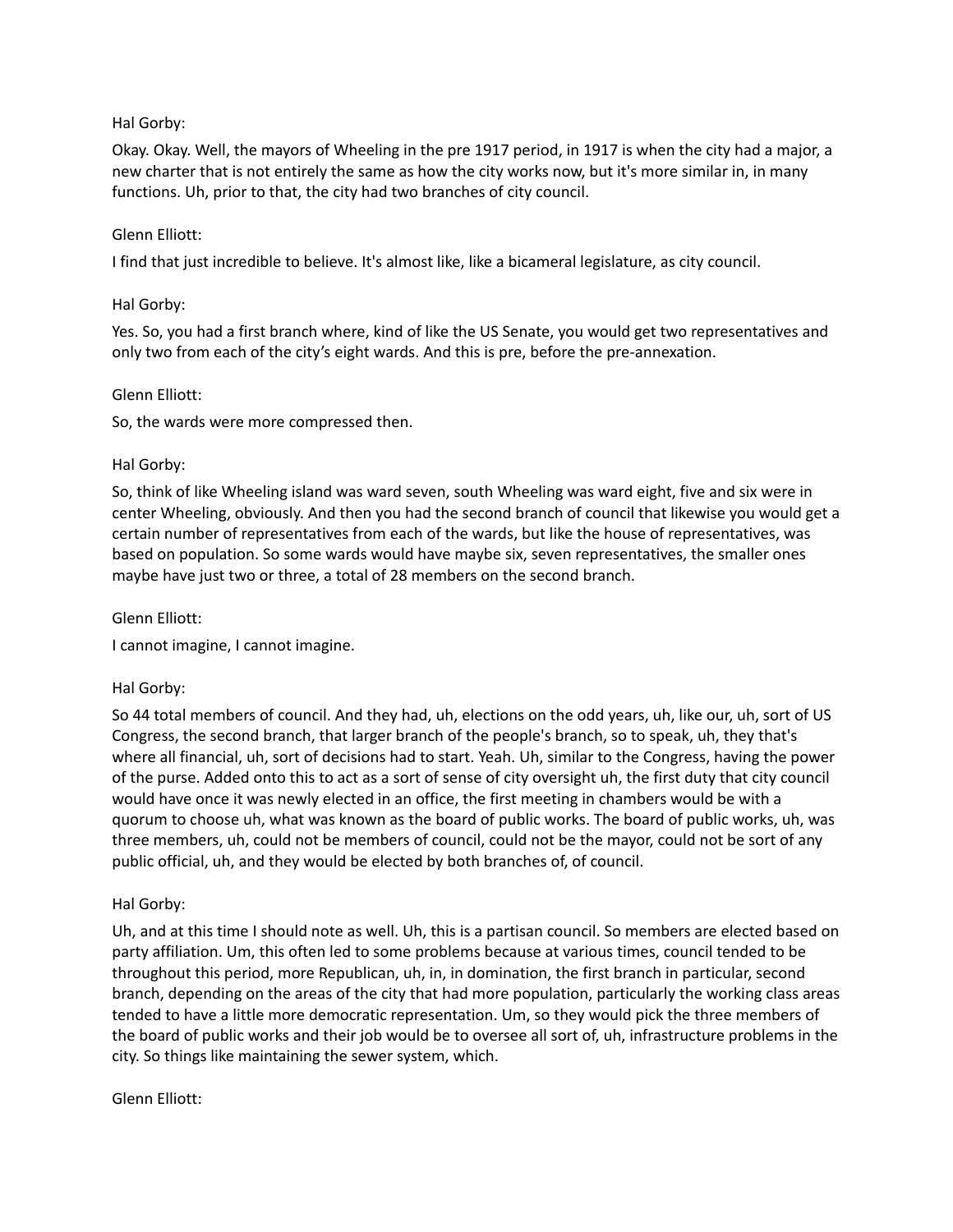Which we spend a lot of time, energy and money on now. It's, a lot of the sewer systems we're dealing with now were built in this era, you know, because we have, uh, you know, we have the, um, a very, well being an old city, you know, we have very old underground infrastructure and it's very expensive to fix. And it's, uh, you know, we, I think our waterline running down main street right now was, was finished in the 1880s, 1890s.

## Hal Gorby:

Wow. Yeah, literally at this time. Um, they handled, the board of public works, handled things like sewer systems, the street maintenance sort of supervising that, water and gas utility hookups as well, and sort of making sure that everyone had supposedly equal access to those. Um, and in Henry Schmulbach's biographies, there's often a short little mention that at various times he was a member of the board of education here in Ohio county. And as a member of the board of public works, how convenient, how convenient you are correct. Uh, he was board of public works in the 1890s, again in the early, uh, part of the 20th century, in fact, a popular history of Wheeling in 1902 lists him as a current member of the board of public works doing great and amazing things. And then shortly thereafter an investigation takes place of his influence over decisions going on between council and the board of public works. So as you sort of mentioned earlier,

## Glenn Elliott:

It is, yeah. What you described is, you know, I'm trying to think forward to our city council now, you know, we, first of all, having seven members is much different from having 44. Uh, but the other thing that's, I mean, very different now is our council is non-partisan, you know, we don't run on partisan tickets, uh, which I find very helpful, especially in this era where our country is so politically divided. Sure. Um, you know, when I ran for mayor, like nobody said, you're a Democrat, you're Republican, whatever they, I got attacked for things, or I got people supported me cause my ideas and people attack me cause of my ideas, but they weren't, you know, kind of aligning with any partisan sort of, um, ideology, and I think that's helpful for city government because there's no Republican or democratic way to fix a pothole. You have to fix the pothole. And if you don't fix a pothole, someone's going to be mad. Uh, working with seven people is sometimes challenging enough, you know, working with 44 would be an entirely different operation.

## Hal Gorby:

Yes. Uh, and one of the interesting reforms that happens in 1917 to aid in this sort of oversight is the mayor is made one of the three members of the board of public works to kind of act as a, a second level check on, uh, sort of, sort of what's going on, but just, yeah, you're right. Imagine having 44 members that you have to corral votes on to get any of the policies you would want to have, you'd have to have first get something passed in second branch, if it had any financial, uh, sort of interest tied to it and then get it obviously passed, uh, by the next branch. Um,

## Glenn Elliott:

So and the city did not have a city manager then, correct?

## Hal Gorby:

No, they went to a city manager system. Uh I'm, I'm not, I'm not sure it was during that time period. And then after 1917, they went to that sort of, so kind of having one person who's full-time duty is kind of, non-partisan the idea that they are the person doing what the board of public works would have done.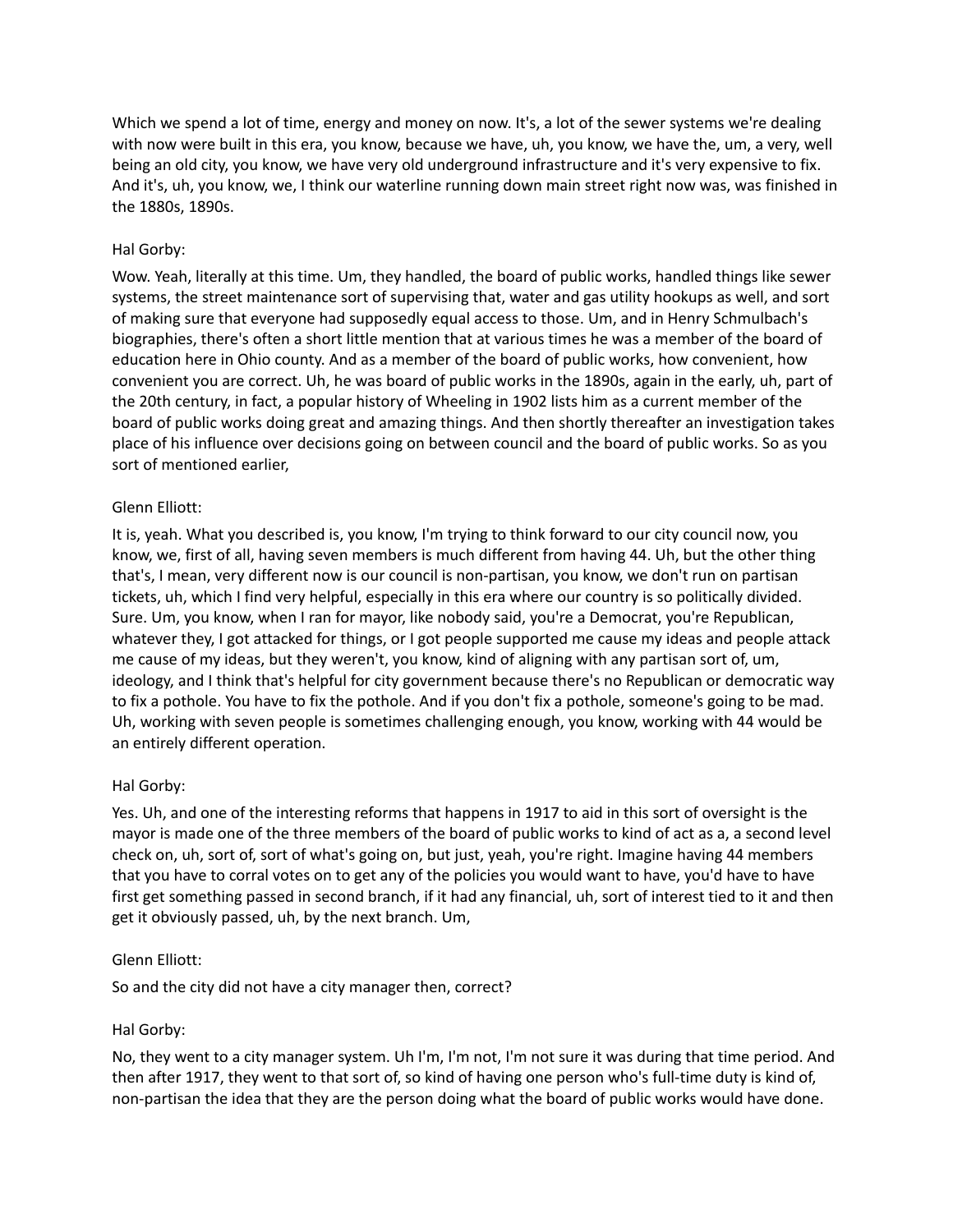Uh, and I think that's kind of the same relationship, you know, maintaining sort of a merit system on how police are hired, how firefighters are hired, uh, before these charter reforms, during this era of Henry Schmulbach, those members of the police and fire department are basically given their job by the chief of police, the chief of the fire department with "oversight," I'm giving air quotes for our listeners, uh, by the board of public works. Um, interesting. Um, and, and even things that you would think of that are not sort of under the city purview, our streetcar system that existed in Wheeling, it was one of the great sort of, uh, you know, marvels of its time was under city government. And one of the often criticisms was that people got their jobs on the streetcar system through influence in council.

## Glenn Elliott:

Imagine that happening.

# Hal Gorby:

Yes. Schmulbach would serve on the board of public works on and off throughout the late 19th and early 20th centuries. As you can probably suspect having a seat on the board was very important. And this position is what led to much of the negative criticism thrown at Schmulbach by his critics. One of the critiques was a phrase that even Mayor Glenn Elliott had heard about one.

# Glenn Elliott:

One of the things, because I was thinking about, you know, when you asked me to sit down and talk about Henry Schmulbach, you know, I looked at my notes on him. I looked at his stuff out there about him and I came across this term called Schmulbachism. And I'd never heard that term before. And you know, when you read it, I mean, you try to Google it. And there's a couple of hits that come up and it seems like it's, it's not a compliment. It seems to be a pejorative that was used against Henry Schmulbach to suggest his involvement in gangs or, or a political bossism or the gangs of Wheeling at the time. What can you tell me about, about Schmulbachism?

## Hal Gorby:

Well, and this is, this is part of the efforts, I think, you know, about talking about Wheeling's history, the good, the bad, and some of the ugly things too, to learn lessons from. And Schmulbachism was a phrase that was used at the time in the press to largely refer to this association with all the problems that the city elders, sort of upper-class, middle-class people, the native-born sort of population, saw that was wrong in Wheeling at this say the Victorian era turn of the 20th century. So, this association between gambling, brewing, saloon culture, problems of immigrants in the city, crime, they, it's easy for people to get an explanation of why things are developing a certain way and have somebody to point at and for some, and for, for most of the sort of, sort of upper crust, uh, of Wheeling of that time, I think it was appropriate to sort of see Schmulbach, who was a sort of convoluted character.

## Hal Gorby:

He was a, I liked your phrase. He was a doer, he was somebody that had a lot of plans. He also was someone who liked Wheeling's nightlife. He liked, he liked horse racing. He liked to drink, obviously. Uh, and so I think for a lot of sort of people that were wanting to clean up the image of a city like Wheeling, as you said, that's developing almost like a Brooklyn, New York, Chicago, in its architecture, but also it's, the similar types of problems those cities had. Schmulbach sort of emerges as one of those figures. Now the other part of the equation is too, there was a lot of associations that a lot of the things that were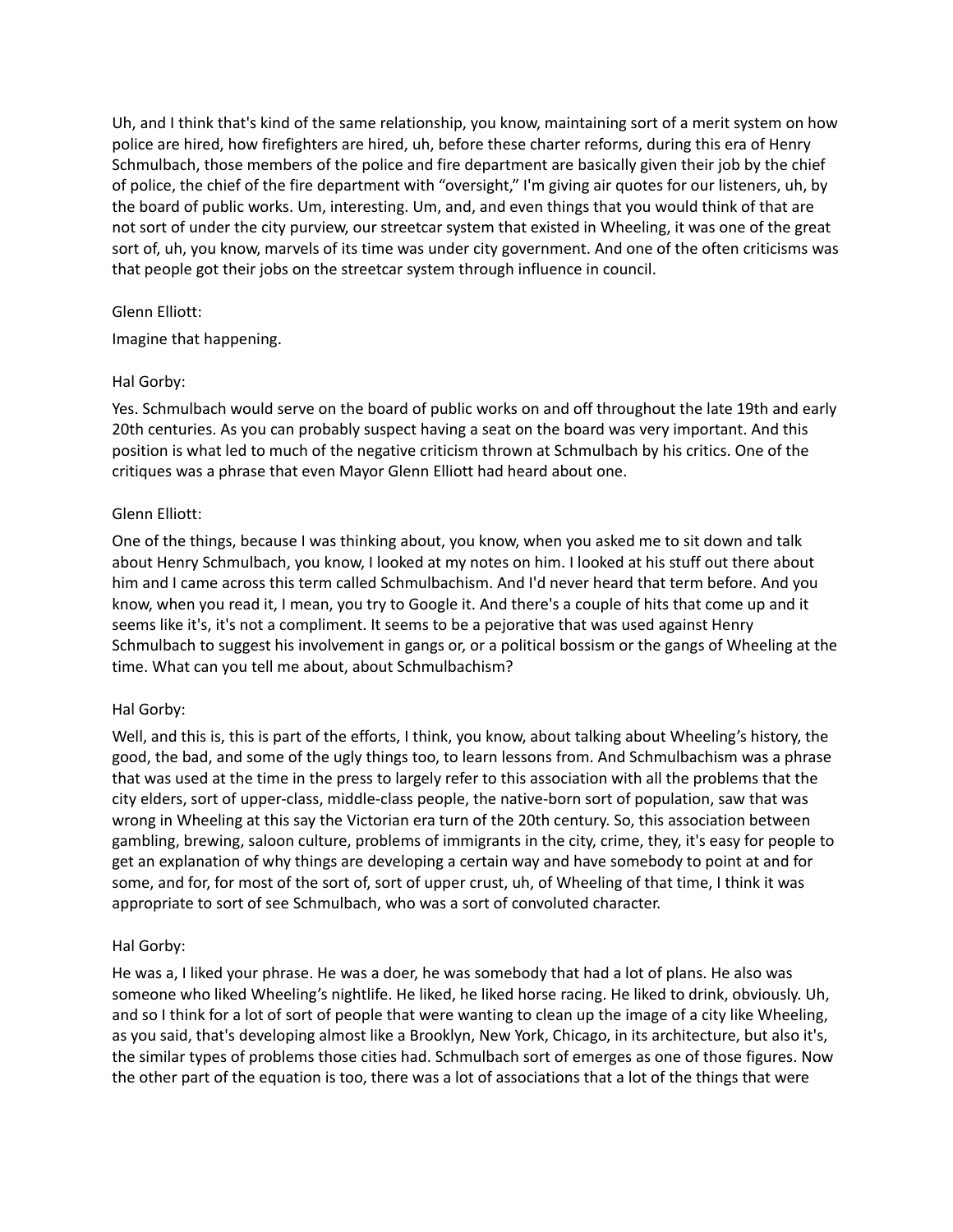getting done or not getting done in the city were the result of Schmulbach as a boss who was pulling the strings.

# Hal Gorby:

A good image depicting this theme is a political cartoon from 1906 we saw in episode one.

# Hal Gorby:

There's a famous, a series of cartoons that were done in the Wheeling Intelligencer in 1905, 1906, talking about the city's history. And there is one of Mr. Schmulbach on top of his building, which wasn't finished at this point. Maybe Glenn, if you can just describe where, what do you see there?

# Glenn Elliott:

What I see here is a picture of a somewhat older Henry Schmulbach sitting on top of his building with a street car. I know he owned some street cars, um, he's drinking or spewing out, uh, a beer there. It's, it's a mug of beer looks to be a sort of frothing over the top. Um, there's a telephone there. He owned telephones as well, right? Yes. There's a bank book there. Of course he owned banks. So yeah, it doesn't seem to be a complimentary article or cartoon without reading it, but yeah.

# Hal Gorby:

Yeah, whereas a lot of the other series are sort of portraying sort of the business sort of figures in town near their, you know, their business, you know, sort of in a, in a more positive way. This is almost suggesting he, he's in control of so many things sitting on the top of his new building where he can watch over the city of Wheeling. Yeah.

## Glenn Elliott:

Yeah. It actually reminds me of the, of the, uh, sort of the art style of the monopoly game and it's monopoly man esque.

## Hal Gorby:

And one of the key things, as you noted here, things like street cars, telephones, these are all things that have city franchises. So these are things wrapped up in city government, city politics too.

## Glenn Elliott:

And he was much more closely involved with city government than most people would think, right. He played a integral role. Um, and that was probably out of self-interest more so than some sense of civic duty.

## Hal Gorby:

Yes. I mean, that was always one of the allegations thrown around in the press at this time. And then it's a little different at this time than it is now where we really have one newspaper. At this time we had, we had a German language newspaper, we had democratic newspaper, Republican newspaper. We had a labor newspaper and all of them at that time wanted to sort of highlight this image that there is some sort of boss and for each side, obviously the boss was different. Uh, whether it be in business, whether it be sort of, you know, in labor or something else. Uh, and so that sort of association of Schmulbachism, the idea that we have a city that is on the make on the rise, we have all of these people coming in. We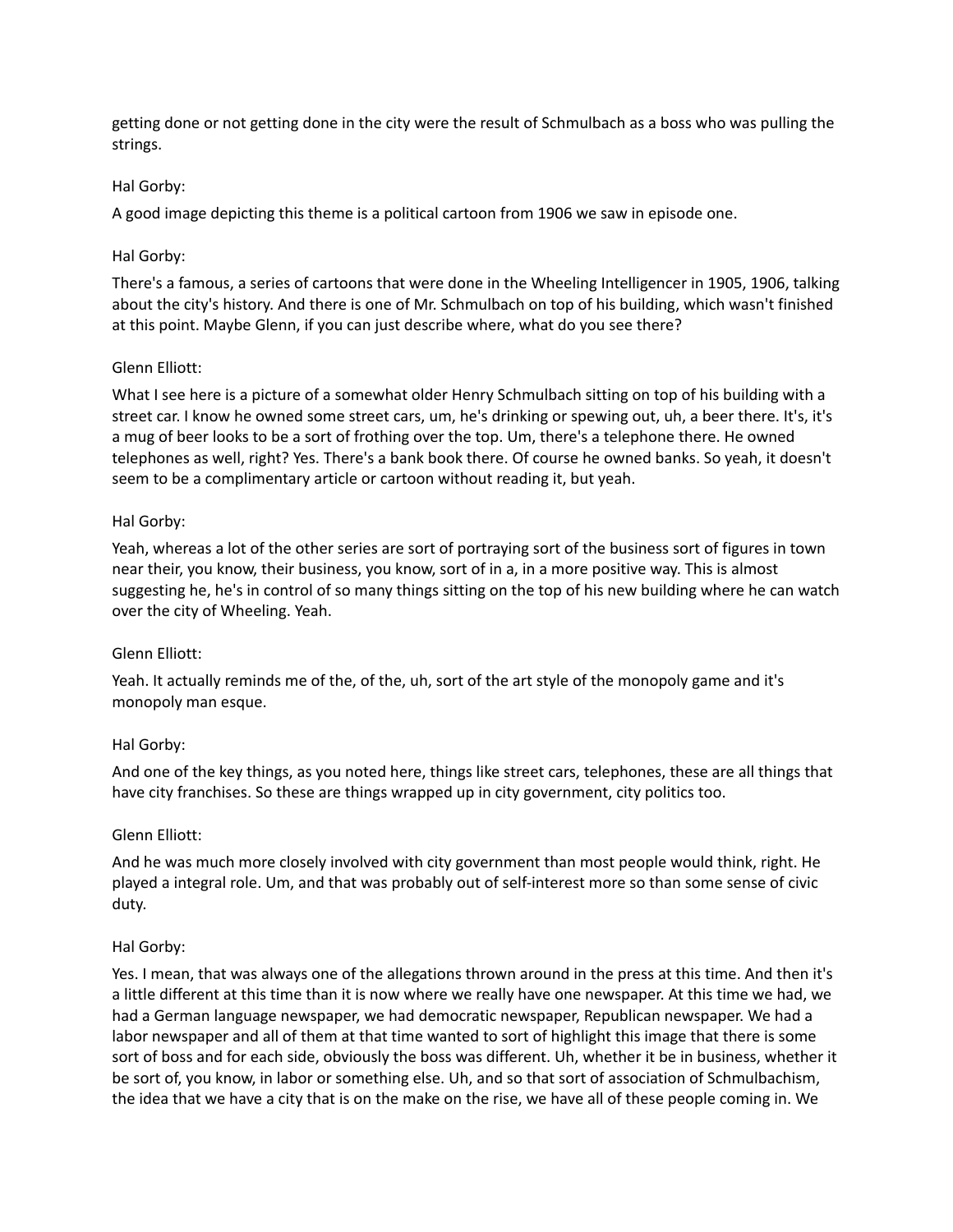have all these products that are known across the nation. But if you ask the ordinary person at the time who traveled to Wheeling, what do they think Wheeling is? The common thing they would have said was this is a wide open town. Yeah. Interesting. And that association was loose from many would be something they would associate with someone like Mr. Schmulbach.

# Hal Gorby:

His political control led to calls of corruption against Schmulbach and his supporters on city council. In the spring of 1902, a jury acquitted 10 Councilmen indicted for conspiring to sell votes to the city railway company of which Schmulbach had a controlling interest. A year later, Councilmen denied influence over the approval of another city contract. It was eerily similar to the franchise granted the Wheeling streetcar company, also controlled by Schmulbach. James Maxwell, president of the second branch of city council answered the obvious question posed by the Wheeling intelligencer.

# Speaker 7:

Does Mr. Schmulbach, as alleged at the board of trade meeting, own the city council? I don't think these allegations were just. I don't think Mr. Schmulbach or any other man controls this council.

# Hal Gorby:

By 1903 native born Republicans sought to end Schmulbach's quote "Imperial title to the bossship" end quote of the local party. The goal was to end his policy of nominating who would run for local political office in the Republican party, but also sometimes in the democratic party. In their mind, Schmulbach did not have the right to hold city government quote "in the palm of his hand" end quote. However, Schmulbach's style of saloon politics continued until his retirement. As depicted in that 1906 cartoon, he set to cement his supremacy on the skyline of Wheeling. The Schmulbach building, formerly the headquarters of Wheeling Pittsburgh Steel, is a gem of early 20th century architecture. The building is currently being remodeled into loft-style apartments. Ryan Stanton and I discussed the building from inside its 12th floor on a sweltering hot afternoon.

## Ryan Stanton:

I'm actually looking right now at a pamphlet from the Schmulbach building. Uh, it opened in 1907 and they say as to beauty, heavy granite and gray brick walls, uh, roomy corridors with artistic decorations, grills, hardwood finish, and plate glass throughout. And they go on to talk about how it's also updated with the latest equipment. Um, they also go on to say that it has hydraulic passenger elevators and, uh, the toilet rooms are designed with the strictest observance of sanity laws. And, uh, they also advertise that there is a cafe, restaurant, a roof garden, and it is designed to provide superior service at reasonable rates. And so, um, you could have located your business, your offices in this building, uh, and also steel safes were provided free. Um, and so those, of course, still in the building today, they're basically like walk-in safes, that say Schmulbach building at the top of them. And it also goes on to say how it's very well connected in the city where it's located, uh, within short walking distance to all the trolley lines and you know, so on. So, uh, it's a, it's a great symbol of Henry Schmulbach. It's great to be here.

## Hal Gorby:

And we rode the elevator. Uh, it was safe. It was fun. Uh, and it, it gives us a sense of that experience that people would have felt here in the early 20th century, uh, coming into this very spacious building, uh, at it's, uh, time that it was built. It was the, I believe, the largest structure in the state of West Virginia.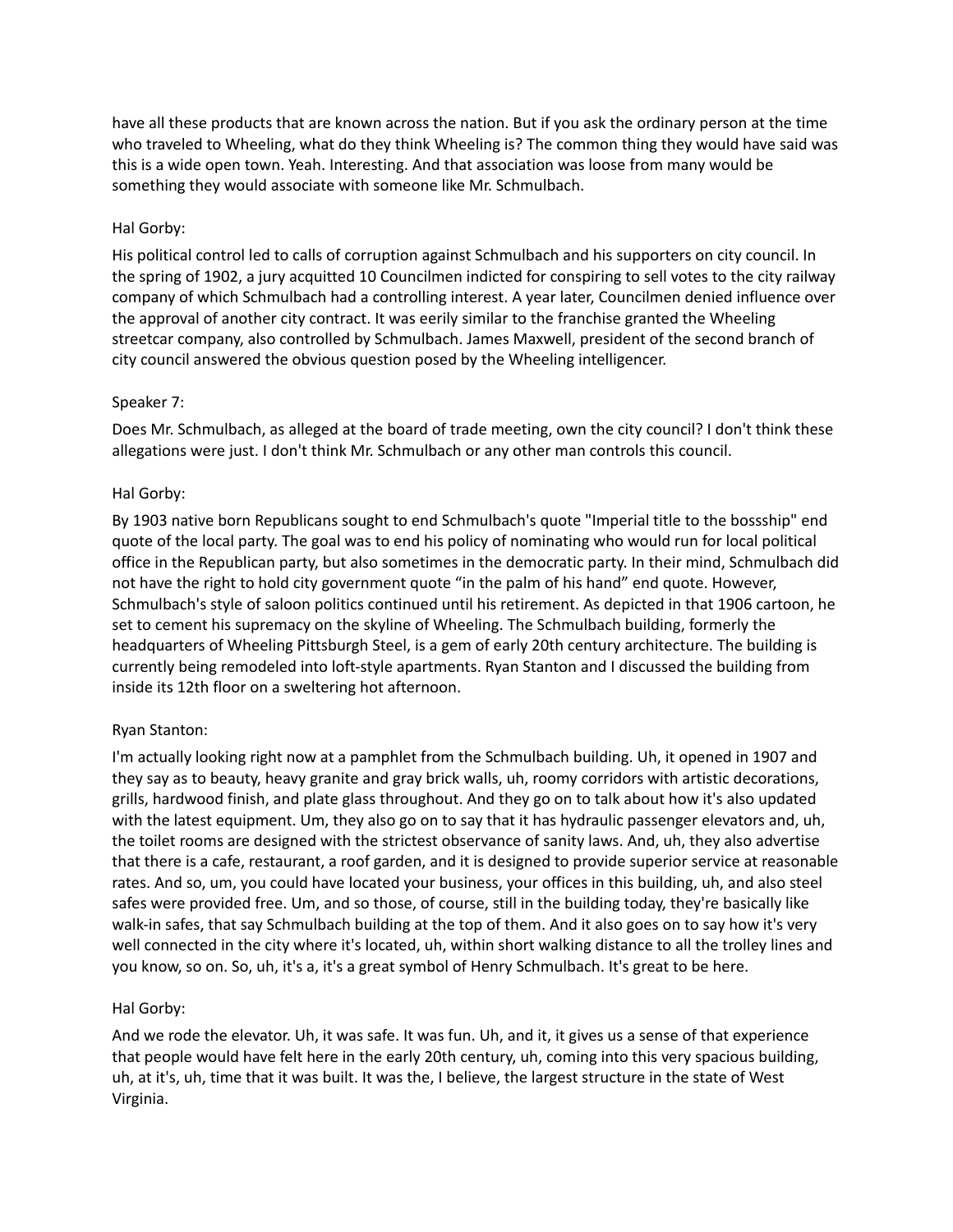## Ryan Stanton:

It's the largest structure and office building and the state of West Virginia and really like West Virginia's first skyscraper, you know, it was what it was perceived to be. And built at a cost of \$150,000. Uh, fun fact, Wheeling steel when they renovated the building in the 1960s, they spent about \$1.5 million on renovations in the sixties. Uh, but yes, cost Henry Schmulbach in 1907, \$150,000.

### Hal Gorby:

Wow. Uh, any other interesting stories or, uh, sort of elements of the building that, uh, listeners should, uh, know about?

### Ryan Stanton:

Well, as you know, the building today, when you walk on market street at street level, uh, there's basically like granite, you know, right at eye level, uh, at one time there was actually storefronts there. So you could have been walking along market street and done a little window shopping, or decided to go into the Schmulbach building for lunch or, you know, to meet with your lawyer or to do just about anything, you know, but it was, uh, intended to be a modern office building. So that's something that when, uh, we talk about the renovations that are happening here today, hopefully that's something maybe they can bring back is that storefront atmosphere that used to be at the lowest level or the street level of the building. Yeah.

### Hal Gorby:

And I know just, uh, us from sort of wandering around the building, looking for a best location and other materials, uh, to do the podcast. And I should note that I am currently sitting on a Wheeling steel, uh, garbage can just to be entrepreneurial like Mr. Schmulbach was. There are relics of Mr. Schmulbach that we have seen throughout the building, particularly those interesting, uh, door knobs on some of the doors if you want.

#### Ryan Stanton:

Yeah, so, uh, every, basically every door, a wooden door that would lead into an office, or just about anywhere, was equipped with a Schmulbach door knob. So that door knob would actually contain the logo, uh, that you would have actually found, uh, at the brewery on signs and beer bottles with an S uh, and a pheasant flying through it with a little bit of a hops and barley kind of motif in the background. And those door knobs are still here today. Uh, and different renovations that have happened. Uh, some of those door knobs have found their way, uh, to other places. Uh, there's people that actually collect door knobs from famous buildings. And so you'll see it every once in a while, one pop up on eBay. And, uh, I've been able to get a couple myself that way just because I find myself attracted to pretty much anything I can get my hands on that says Schmulbach on it. So, um, it's a little, it's a way to own a little bit of, uh, this building.

#### Hal Gorby:

A modern marvel, the buildings' H pattern floors, like the other intricacies that Ryan noted, really speak to the larger than life persona of Henry Schmulbach.

Hal Gorby: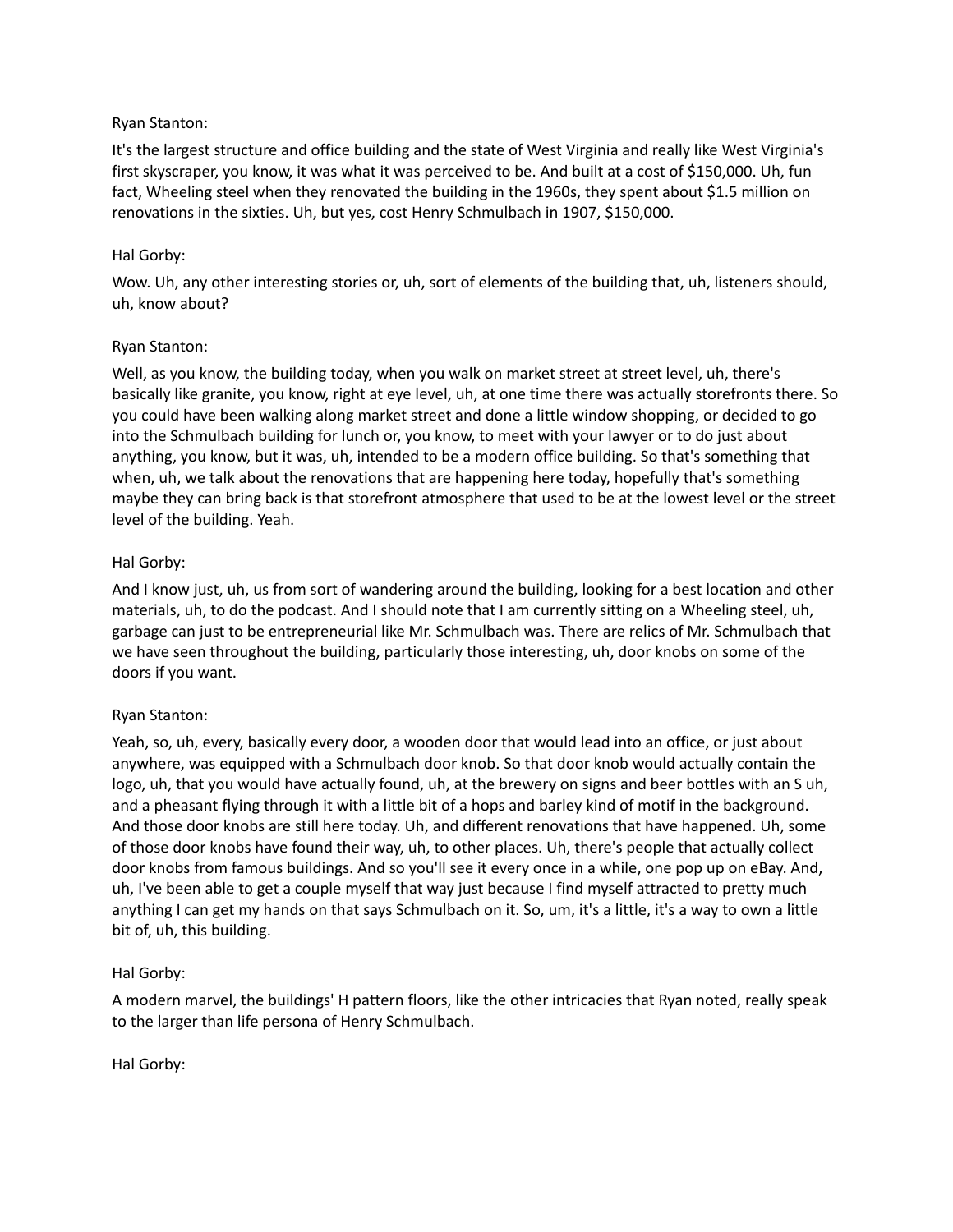By the early 20th century, reform efforts began to take shape at the city level. Mayor Charles Schmidt's tenure saw reforms in zoning, drinking water, garbage collection, and more.

# Hal Gorby:

One of the mayors during this time, that really stands out in terms of trying to, coming out of that culture of the breweries and the saloons, but then also being someone that then says, well, there are real reforms we need to do is Mayor Charles Schmidt, Charles Schmidt, all right. He was a mayor from 1905 to 1912. Mayor Schmidt gets elected as a Democrat at a time when the Republican party is pretty strong in the city and he comes in criticized that he's going to be kind of the continuance of this culture. Oh, look, he's associated with Reymann brewery, he's gonna, he's gonna continue with this. And he comes in at a time when there's all of these concerns. And as he's mayor, he really pushes a broad agenda to sort of get rid of this sort of political sort of appointment process with the police and the fire department really behind that. Uh, stricter building codes and the first sort of real push to say, there needs to be some control of some kind over the way buildings are built in the city, the way the roads are laid out and all.

# Glenn Elliott:

We can thank him for a lot of buildings still standing then I guess yes.

# Hal Gorby:

Fire codes in particular because the city was constantly at this time having a lot of problems with fires. Yeah.

## Glenn Elliott:

Well, you mentioned that, and not to change the topic. Sure, sure. Uh, you know, in my research, this particular building from the newspaper archives, there was a fifth floor fire in 1915, 1916, that would have destroyed the building. But this building was designed with this, it was called the Bostwick steel lathing or whatever behind the plaster, which was actually made here locally in Wheeling. And I guess it held the fire long enough for the fire crews to get up there and put it out. But it was a really bad fire on the fifth floor. You could still see where they actually rebuilt the floor on the fifth floor here from a major fire. Um, and that was probably a result of

## Hal Gorby:

Of these earlier, the reforms that they were starting to be reaching a crisis point when Mayor Schmidt becomes mayor. And some of the bigger issues too, dealing with sort of the lack of the city, having a filtrated water, which we don't get until I believe 1915, it was just pumped directly from the river to, yeah.

## Glenn Elliott:

What, the other things from this era that I found interesting. And I did not know it. I didn't realize it until reading an article about the annexation in 1919, 1920 was, was that Wheeling Creek was for the most part used as a, as an open sewer. And you know, one of the, one of my big priorities as mayor has been to, I kind of reengage us with our waterways and Wheeling Creek would be, uh, I mean, if it were in a European city, it would be lying on both sides with little bike paths and parks and restaurants and outdoor seating. Almost all through Wheeling, you know, Wheeling Creek is ignored. There's, I mean, you can say Generations Restaurant opens up to it a little bit with its back deck, but you're still, it's like a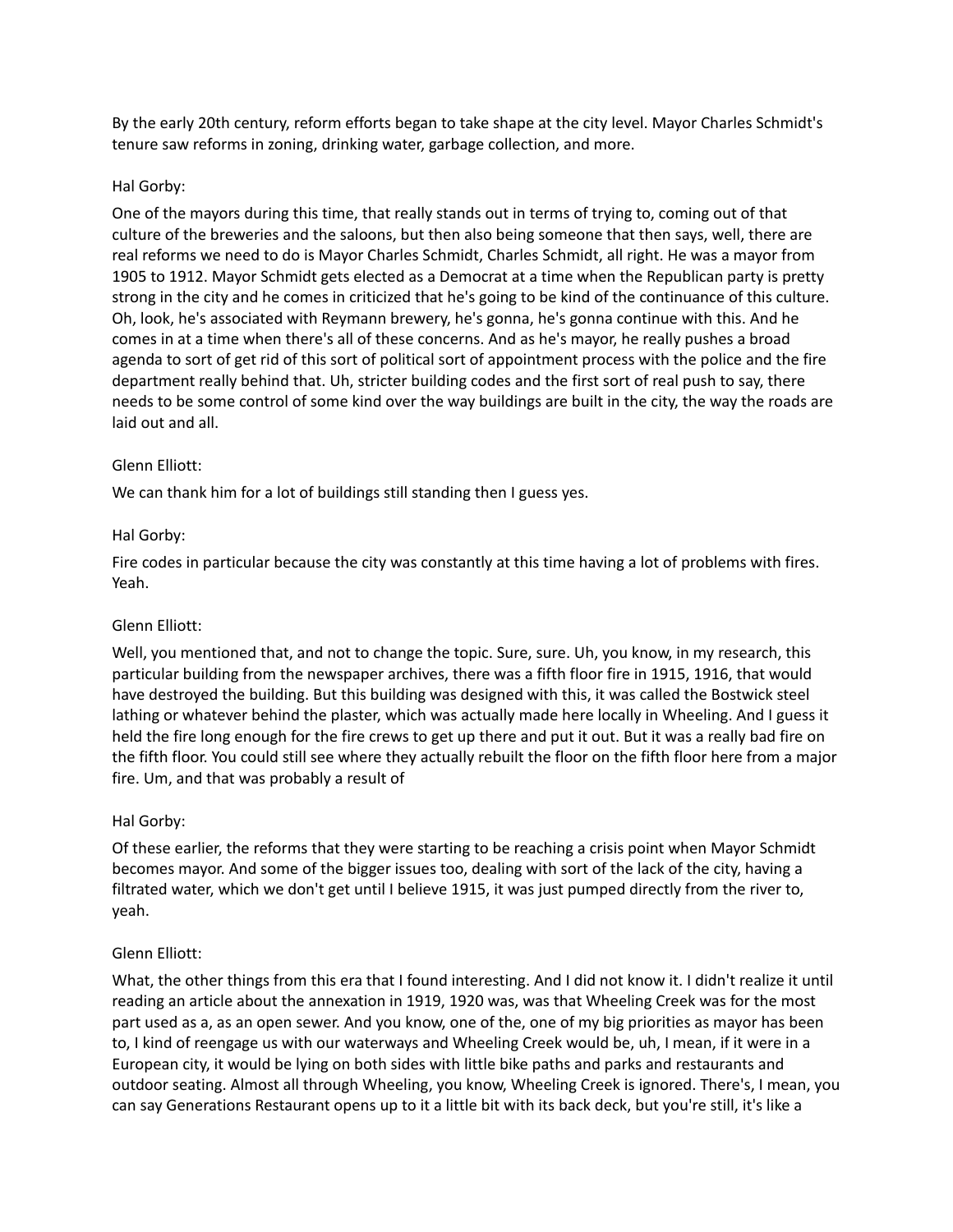three-story deck removed from it. There's really nothing that embraces Wheeling Creek. And I think that's just a carry over for so many years it was either a sewer or it was industrial use. So that's something, you know, we have to look forward to reengaging ourselves with, with that Creek, because it's a great resource that for the most part is ignored.

## Hal Gorby:

Yea. And it was during this time that the mayor, Mayor Schmidt at this time was really getting a lot of public criticism when he became mayor about the lack of garbage collection in the city of Wheeling. So, as you said, dumping it in Wheeling Creek, or the more common practice of taking it onto the two nearby hillsides above us here, uh, and burning it on the top of the hillside. So, if you see any of those older photographs of Wheeling at this time.

Glenn Elliott:

The hills are bare.

### Hal Gorby:

And part of that was clear cutting timber, but also the continued practice of burning garbage. Interesting. Uh.

### Glenn Elliott:

If there's one way to make your constituents mad, it's don't provide good garbage service. I found that early on in my term, and it's something, you know, we're always trying to do better because people take their garbage service very seriously.

## Hal Gorby:

Oh, yes, yes. And the mayor at that time, uh, I think he heard it as well. I think the other big problem at that time that it was something we don't really even think about anymore in Wheeling is the problem of sort of epidemics and outbreaks, particularly typhoid fever, which until this period of time and the first sort of real innovator, Dr. McLean, who was this sort of health inspector for Wheeling had an office on the fifth floor here discovered the odd problem that, uh, these outbreaks were happening near city pumps. There were city pumps throughout the whole city, and they did a full study that found that many of these pumps were within a very close proximity of outdoor privies. And so, and when the report was filed in 1913, found that there were over 2300 outdoor privies in the city of Wheeling. Well, um, so trying to sort of, you know, uh, approach like city government in a more sort of, uh, scientific or efficient sort of way. Uh, this is a period of time where obviously people like Henry Schmulbach are being seen as, you know, a political boss, Schmulbachism, but at the same time, other sort of doers, as you've mentioned, that phrase that I'll use myself, uh, they, you have people that are really trying to say, there are other ways we can deal with this city's rapid growth in a way that will make it sustainable. We'll preserve ourselves longer uh, if we have stricter building codes, fire codes, if we have a better water system, and we don't have people dying of large and large numbers of typhoid and other things.

## Glenn Elliott:

It's interesting because it sounds like, you know, one of the things, when I ran for mayor, I talked a lot about quality of life and, you know, cause people look to their mayor and their city council, you know, I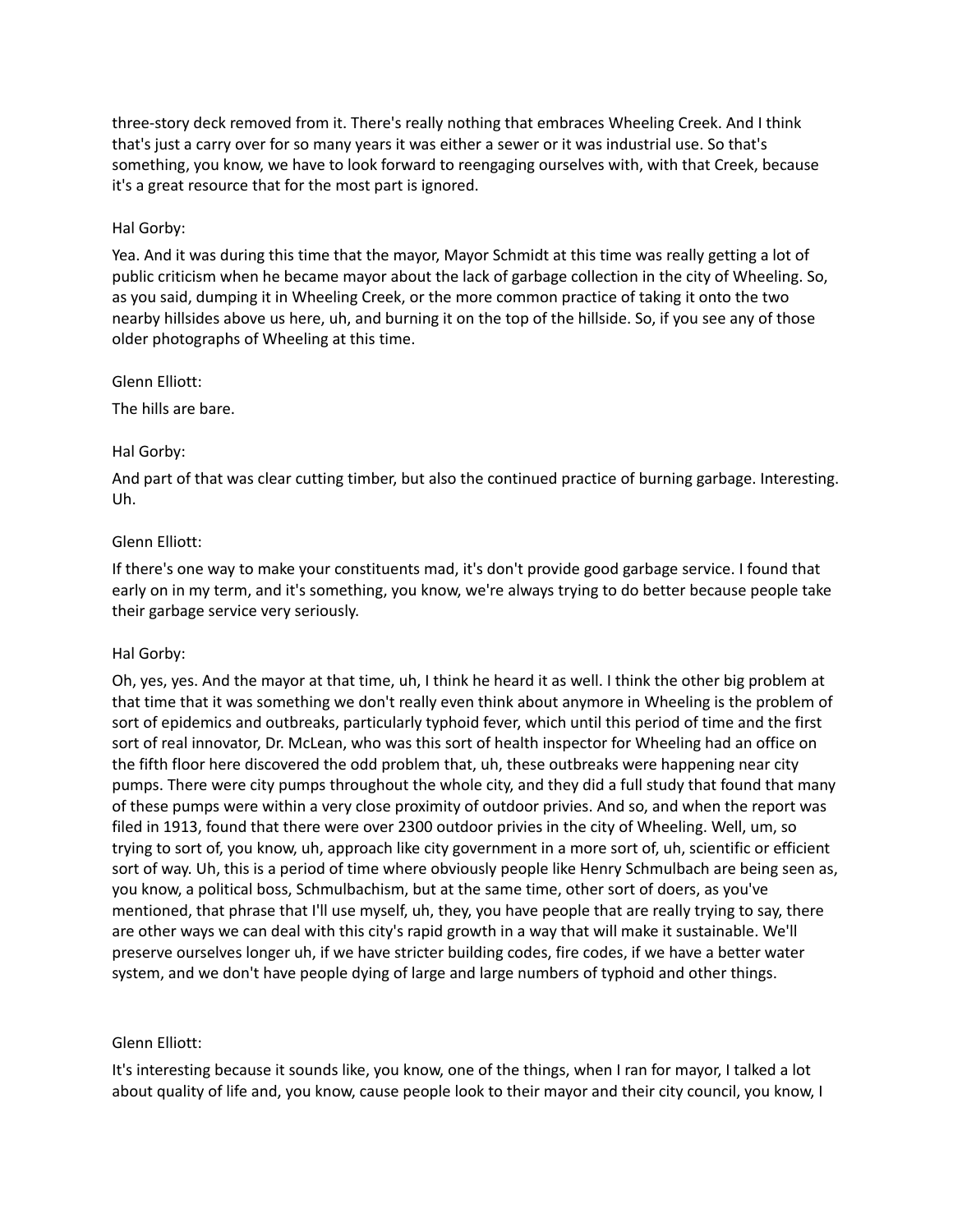think they think our job is really just economic development, you need to go out there and find jobs, bring jobs in. And that's obviously a big piece of what you gotta do. You always gotta be looking for that. But what we found is, you know, what, when you look at younger workers today, they increasingly pick where they want to live first. And then, you know, look for the job, you know, uh, sort of within that area. And if Wheeling doesn't offer the sorts of quality of life that people expect or want, or can find elsewhere, then we're not going to compete. It doesn't matter if we have the jobs or not. So that's something it's about. It's like a quality of life thing there that Mayor Schmidt was dealing with too, you know, I, you can have all this great economic growth and jobs and development, but if you don't, actually, if you don't keep people safe, if you don't keep them in that case free from epidemics and disease, if you don't keep the water clean, if you don't have a good parks and recreation system, it's not, I mean, it's going to be hard to attract people and actually, actually, grow your economy.

## Hal Gorby:

Yeah, and that, and that was another related push coming out of this reform era was also the development of the city's parks system for green spaces, which were being sort of gobbled up as the city expanded. I mean, also at this time we, you know, we have zoning laws now that prevent putting a factory in the middle of downtown Wheeling. Well at the city had developed as a city that had in factories built in places where there weren't any people. And then as the city expanded housing expanding around.

# Glenn Elliott:

We have two great examples of Warwood and South Wheeling or, our neighborhoods, that grew up around it. I mean, infrastructure and industry, I think it was a great model really. I mean, you may not do it today because of the noise or smoke or whatever, but, you know, I think it makes a lot of sense to have your workers living. I mean, where they could walk to work. And I love those neighborhoods. I think they have that really historic feel in each of them.

# Hal Gorby:

Oh sure. Yeah. It has a feel that you don't get in other places where maybe, you know, those changes in zoning laws, you know, wipe that out at some point, it existed here in Wheeling for a while longer. Yeah, absolutely.

## Hal Gorby:

Those early 20th century changes played a role in what the city infrastructure looks like today. While initially criticized for his ties to the brewing industry and particularly Henry Schmulbach, Mayor Schmidt's legacy of reform would set a tone for trying to improve city services and quality of life. However, reformers would have a tougher time trying to change personal behaviors, whether it be with houses of ill repute or drinking in saloons. This podcast is brought to you by Clientele Art Studio, an art gallery and studio space in East Wheeling. From art shows to concerts, Clientele has event space as well as multiple studios for rent. Learn more at clientelestudio.com.

## Hal Gorby:

Wheeling's rapid expansion created a host of widening social problems, especially rising crime rates. By 1902, Wheeling had 38 beat policemen walking the streets, trying to halt pickpockets, drunken fist fights or rows, and prostitution. In 1914, Wheeling had a real crime problem with 634 arrests for disorderly conduct, 410 cases of loitering to commit prostitution, 71 arrests for street fighting, 149 arrests for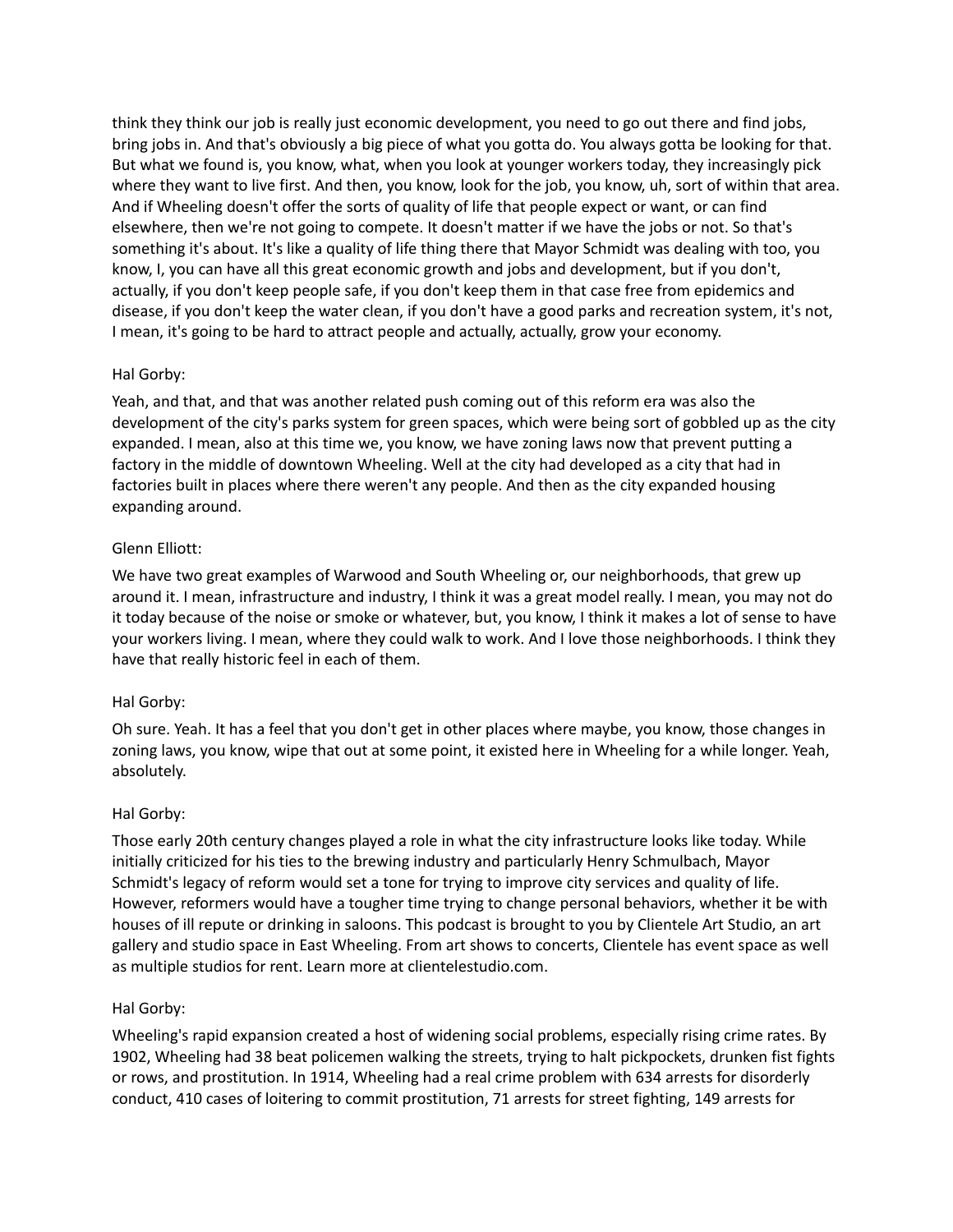gambling and 90 arrests for pistol toting. Wheeling's reputation as a wide-open town was renowned. While organized vice existed in one form or another dating back to the siege of Ford Henry during the revolutionary war, Wheeling's riverboat trade brought thousands of young men to the city seeking pleasure. The primary vice district was known as Alley C between 10th and 11th streets one block east of the upper market house. Many of the buildings that stand facing market street were saloons whose rear doors face this row of brothels. The madams of Alley C's houses often masked their true occupations. Mary Ship, who ran a brothel from 1870 to 1888 at 1923 Market Street advertised herself in the city directory as a confectionary, a term referring to a candy maker. Police would sometimes crack down on prostitutes, especially when they wandered the city at dark, part of an unwritten rule. Following a dance at the German Turner Hall in North Wheeling, the police called a meeting on March 23rd, 1904, to reiterate their policy.

## Actor:

A meeting of the proprietresses of houses of ill fame at police headquarters. Early last night was the sequel to all of this. They had been notified by officers to appear. And when all were assembled, chief John S Ritz delivered a lecture laying down his regulations in a manner so plain as to make it impossible to misunderstand him. The department has handled social evil in a commendable manner. And the chief notified the women that the trouble would follow in case they did not cooperate with him in his regulations.

# Hal Gorby:

This vice regulation provided needed tax revenue for the city. Some neighborhood constables demanded bribes to keep silent about the location of prostitution houses. In a telling case before the board of control in November 1910, former Constable John Madden revealed the payoff system for policemen walking what was known as the Tenderloin district in Center Wheeling. In particular, the case focused on the role of Lieutenant Bert McConnell. The following is a reading of the testimony recorded by the Ohio County Court with John Madden and male members of the board control questioning a Ms. Martha Blair, whose line of work should become quite clear.

## Actors:

Martha, what state do you reside in? West Virginia. In what county? Ohio county. Where is your residence? 2628 main street. What is your occupation? What is my occupation? Yes. Why, I don't know that it's necessary for me to answer that question. You can tell us what business you are in surely. This is not for publication, but we want to find these things out. You will be protected from publicity. As far as that is concerned. You keep a house of prostitution, don't you? Yes. That is your business. Yes. Martha, just tell the board of control. What conversation between me and you and your husband. He's not my husband. He is my friend. Tell them what happened between me and you and Jordan Rigby on the 14th day of September on Wednesday. Just tell them what took place between you and me and him in the annex. The evening you came to the porch?

## Actors:

Yes. In the Annex. Just tell them what took place. I don't think I can tell them everything that took place. Tell them, referring to borrowing \$5 from you on the evening of the 14th of September. Mr. Rigby, you and him was talking a little concerning when you had arrested someone. And as far as that is, there's nothing more concerning that, that with Mr. Rigby. What I'm asking you is to tell them what conversation took place between you and me. You told me you were a friend of his, I don't remember what date it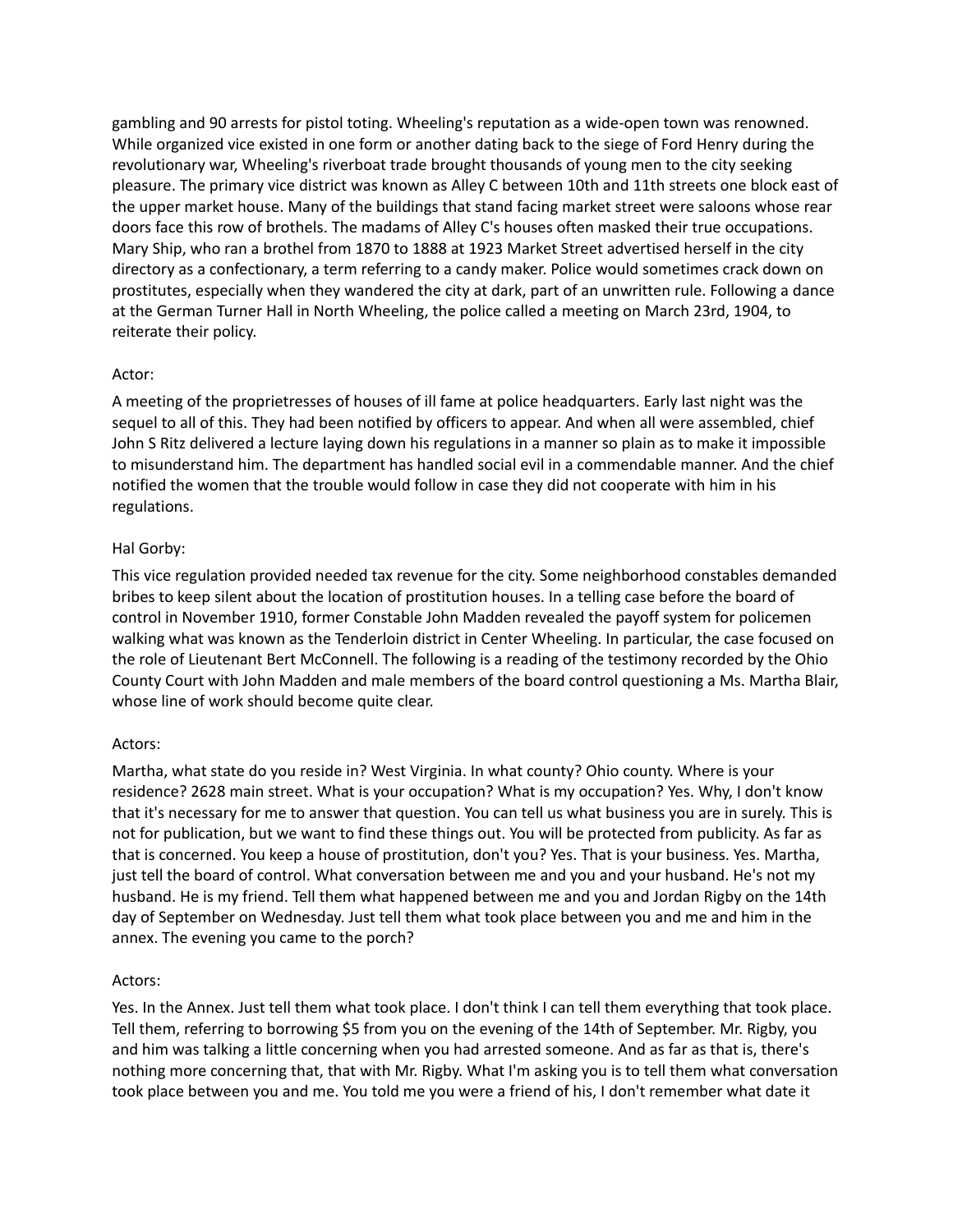was anymore, but it was during the fair week. And you said that man was a friend of yours and you and your friend wanted to go and take a hunt and you wanted \$5. And I told you that I didn't have the money to give you. And you says, well, can you give me \$5 between this and Sunday and Monday?

## Actors:

And I says, I will see about it. And that is all I think was said. And I didn't give you the \$5 that night. Moreover, just tell them, please, if I didn't ask you for the loan of \$5 and Rigby was standing there on the left. I don't know nothing about any loan. You said you wanted to go hunting. You didn't say to borrow it nor to loan it. Nothing like that was said at all. I didn't understand that part of it. And you said you wanted \$5 for you and this friend of yours, a policeman, to go hunting, to go and take a hunt. Who was the man that was going hunting with me? Mr. Moran was the friend. You said it was officer Moran. Tell what you told George in that conversation. Just tell the board of control. What you told George about me.

# Actors:

You spoke something about George working with you once. Well, tell them what you said to George about me. I said anything, what I said was all right. Did you tell George I was always a good friend of yours when I was a Constable before? I don't remember whether I told him you were a good friend of mine or not. What conversation did you have with any of the officers in regard to this matter? That night with any of the offices? No, not that night. Anytime. One evening during the week. Well, this was on Saturday evening. I had a talk with officer McConnell concerning the matter. What was said? When you came up to my place and demanded the money. And you said he was going to get, even with me, you didn't exactly say what you was going to do, but you was going to get back at me. And you said you had a friend in the police force and you would attend to me.

## Actors:

And the name you called me when you cursed. And when my friend wanted to go out on the porch and settle with you and I locked the door and took the key out of the door. And I said, well, I would give you \$3 when you said you would get back at me. And I have got witnesses to that. And I told Mr. McConnell about it and asked him, what right did you have to come and talk to me like that and call me violently. Mr. McConnell was in there at the time? No, sir. Just tell what conversation took place between you and me down at the annex about telling me about Sam arresting two girls in that house. It was a Wednesday, the 14th. Those two girls had wanted to fight. I don't care anything about that. Tell me what you said about arresting them.

## Actors:

I didn't say anything. Didn't you say he didn't have any right to arrest? He wouldn't have arrested them. Only one of the girls was drinking and making a fuss around the house and wanted to fight and I kept them apart. That was on Wednesday. I think we had spoke something about that during the week he was in. But whether it was Wednesday or not, I couldn't say. On Friday the 15th what conversation did you have with me? I didn't see you Friday as I remember of. Wasn't I in your house on Friday, the 15th of July, Mrs. Burns came up and told you I was down there? I don't think I saw you that day at all. And you told me to come down Sunday afternoon. No, I didn't see you that time at all. I didn't tell you to come down. If I told you to come down Sunday afternoon, I don't remember it.

#### Actors: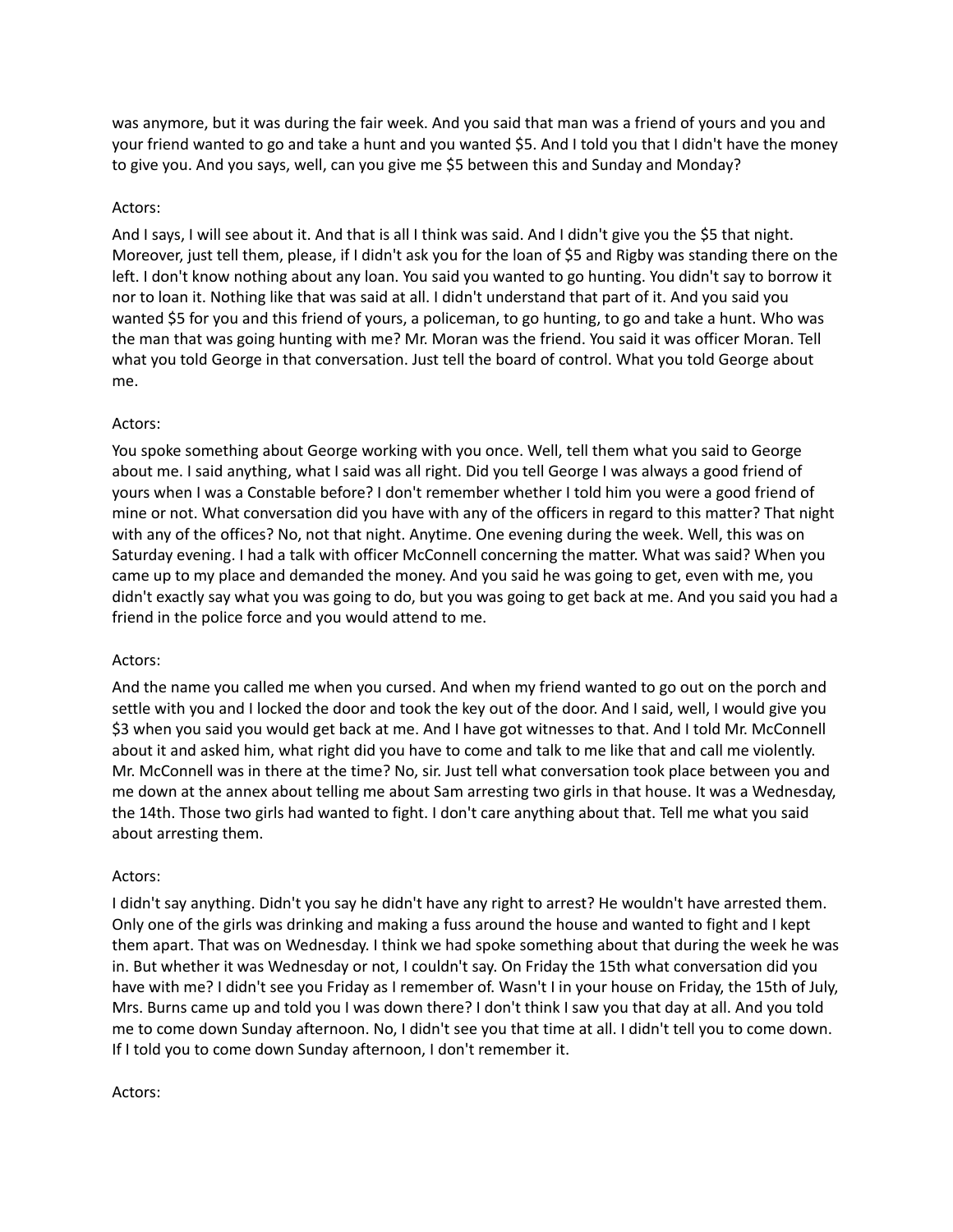Do I understand you to say that you agree to lend him \$3? He says, when I get to be a Constable again, I will fix you. And he called me all the names and my friend wanted to go out and knock him off the porch. My friend was going to go out there and knock him off the porch after he called me the names, he kept on cursing me and calling me them names. And I says, I will give you \$3. What were those names? Tell us what names he called you. Now, can't you excuse me from those names? No, I think we want those names. I don't like to call those names. He cursed me and called me those names and I says, I will give you \$3. And the \$3 was to keep him quiet. I says to him, I would just give you \$3.

### Actors:

And you remember when you want to get back at me and make trouble for me or for your friend to do it, which you said your friend was Mr. Moran. That's the policemen. Yes, sir. I said, I don't have witnesses to prove it. Just the same as I told, when I called Bert in and asked Bert what right he had to do that. And he went and brought Mr. Moran there before I was dressed. I wanted to go away to Dayton, Ohio on the train that leaves about midnight. I couldn't say just what day it was, but I also was given orders to fasten up things just after fair week on Saturday, after the closing of the fair, I can't remember the exact date, but it was on Saturday night of the fair. I was in the bathroom dressing at the time. And I says, I will give you \$3.

### Actors:

And when you was going to say something else I says, go on, I don't want to talk to you. And I called Mr. McConnell then and complained to him. You called McConnell in there. Yes, sir. I called officer McConnell and I explained to him and Mr. McConnell went out and brought this man Mr. Moran in. And what was your object in calling Mr. McConnell, you had already turned over the money to him then. I wanted to know if he could make me any trouble. Mr. Moran was on that beat at that time. And I was going away and I didn't, wasn't acquainted very much with Mr. Moran. And he talked about arresting two of my girls that wanted to fight in there and I was afraid he might make trouble while I was gone. Who was going to arrest the girls? Mr. Moran. And you thought he might make trouble for you.

#### Actors:

I thought maybe he might come back at me. We had to be awful quiet there and not make any noise. And I thought maybe if he heard them laughing or speaking loud that Mr. Moran might come in there while I was gone and arrest some of the girls, and that's why I called in Burt McConnell. And I explained it to him and he made him give me \$3 back that same night. He can call it borrowing or whatever it wants to, but that's just the way it was. Didn't you just tell a while ago that these girls were fighting there? Not that night. And Mr. Moran arrested them?

## Hal Gorby:

Martha Blair's testimony reveals a lot. She was very worried that this new officer, Mr. Moran quote "could make trouble." If it was unclear, the money in question was hush money to keep quiet. Stories like this were unsettling, but the police department arranged this regulated prostitution system, following a dramatic case against a madam in 1904. We should pause first to think about the young women who entered into prostitution. Many historians have noted how prostitution should be understood as a form of low wage work. An occupational opportunity for young women when low pay factory jobs and domestic work were limited. Local reporters of the time did little to analyze what drove these young girls into prostitution in the first place, focusing more intently on the perceived moral failings of these women. With the increasing number of female wage-earners in South Wheeling's factories, many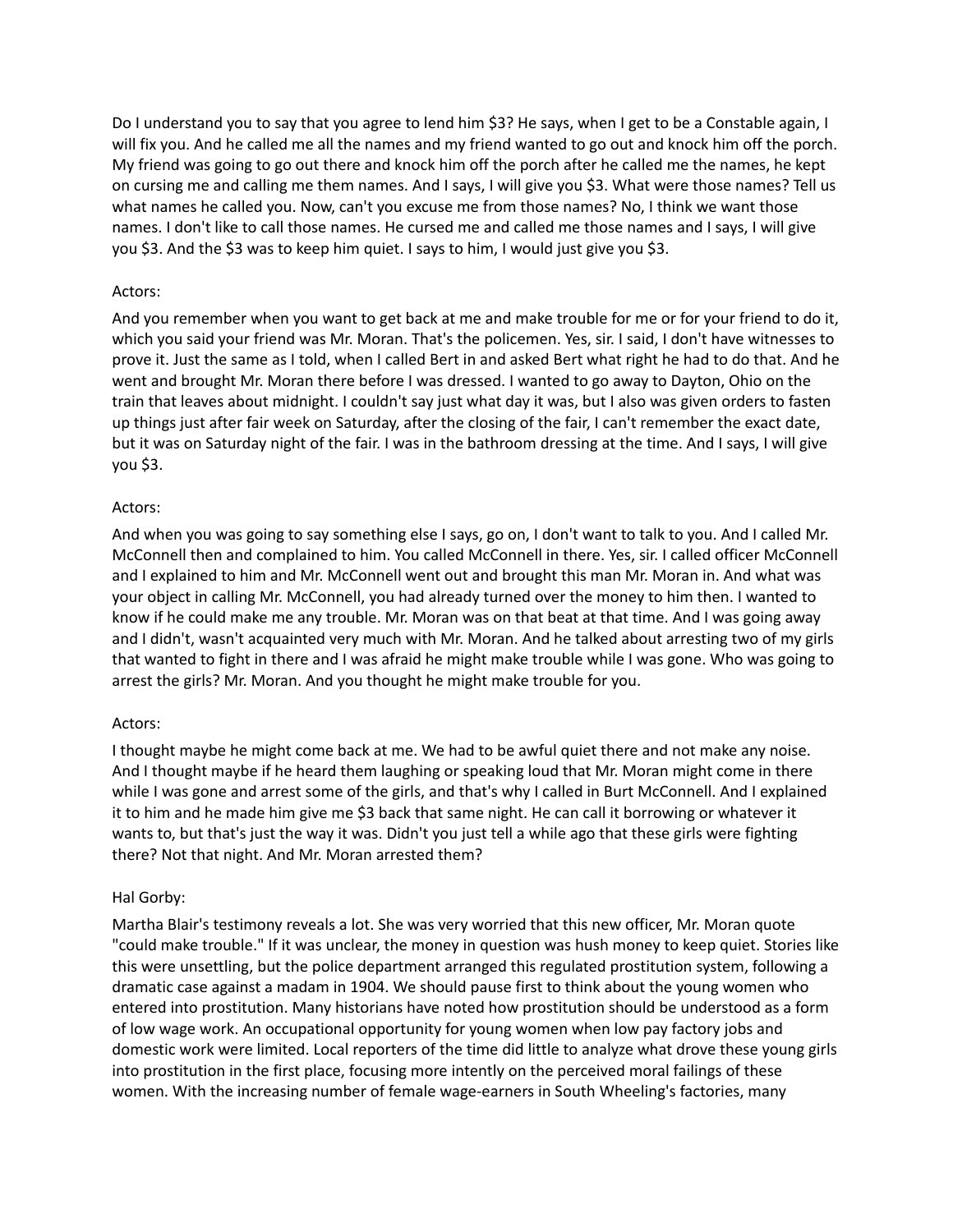virtuous women had to walk to work through these back alleys in the Tenderloin district. One area of concern was called paper mill alley. Here's how a Wheeling register reporter graphically described walking the area on March 5th, 1905.

## Actor:

The famous paper mill alley, if reports are correct, will be cleaned out by the police department not later than April 1st. The section of the town embraced in the term paper mill alley consists of alley 19, running from water street west and alley A running north and south in the neighborhood of what was known as the old paper mill property, but now occupied by the Warwick China company. This section in the old paper mill days from the time the Cushing paper company had their plant there and later when the Metzner furniture factory was in operation was always a prolific source of disorder and trouble to the police. In the early days, this disorder took the shape of rows among the young men who made this point a loafing place, but later an undesirable class of tough men and women began to occupy the tenements fronting on these alleys.

# Actor:

And the rowdyism became more strenuous until brutal fights, which sometimes ended in tragedies occurred. Of later years, Cypriots of a low class have flocked to these houses running one or two rooms more generally one until the present time it is estimated that there are between 25 and 30 profligate women residing in that immediate neighborhood. These harpies find it frequently necessary to despoil their victims, mostly beastly drunk, of the entire wages received from their hard labors in the factories in order to live. If this were all, it might be condoned or overlooked by the authorities, but there is another phase to the question that so report says compels them to act. With the building and putting into operation of the Warwick China Company a number of women and young girls were necessarily employed. These women are virtuous and only through a force of circumstances are compelled to work for a living. As it is necessary for these women and girls employed in the pottery to pass through these alleys faced by the rooms occupied by the bods, the sight of these depraved creatures dressed in negligee clothing of a flimsy material and gaudy pattern with a don't care appearance of a person who has had a good time, has a tendency to make these hard-working girls dissatisfied with their lot and easy victims for the tempter.

## Actor:

The action is outlined. If taken by the authorities will meet with the approval of all citizens of the fifth ward, as the nuisance, as described, is gaining in strength, instead of decreasing.

## Hal Gorby:

The exploits of Wheeling's most infamous Madam Alice Bradford led to the eventual arrangement of prostitution south of the Creek. Bradford rented out a series of five houses along Alley C from the early 1890s through 1903. However, after some police raids, she became the center of a heated trial in the summer of 1904. The public learned that three Pittsburgh minors were taken away from their homes and forced into prostitution in Alley C. The anger over the case led to renewed public outcries and forced local politicians to feel the political heat. The Wheeling register attack the arrogance of those like Alice Bradford and also the political status quo in a scathing article on July 19th, 1904.

Actor: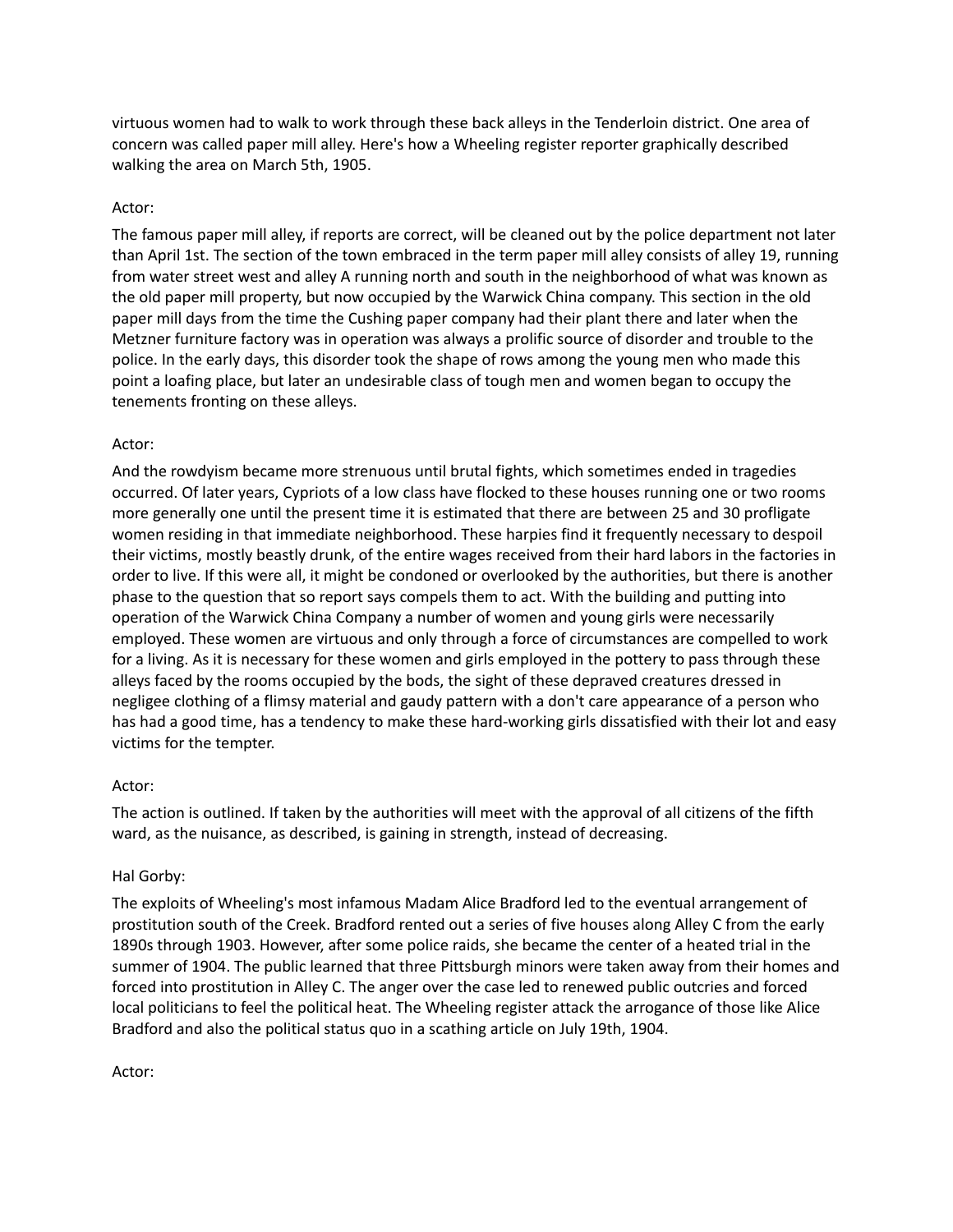Without going into the noxious depths of the special case, however, there is certainly no lack of law to warrant the authorities in cleaning out this nest of vice in Alley C. The whole district should be cleaned out as the moral cesspool and pestilence breeder it is. It has far too long been a sort of Augean stable, a blot on the city, the shame and disgrace of Wheeling. Away with it.

# Hal Gorby:

In November police chief, John Ritz dramatically closed the Alley C brothels. One reason might have been the upcoming municipal elections and his own reelection in January 1905. The election itself would be a referendum on prostitution and the saloons leading to the defeat of Chief Ritz and the election of democratic mayor Charles Schmidt, who we heard about earlier in the episode. Chief Ritz's vice crack down led most prostitutes to relocate to south Wheeling. As noted by the Wheeling Intelligencer in November 1904.

## Actor:

Reports have it that a large number of women have rented houses along water street below 22nd. Certain houses in that vicinity have already gained notoriety for vice, only differing in the degree from that attained by the Alley C buildings. Other reports had it that a colony of the outcasts had migrated to west Wheeling. And there was consternation in that peaceful burg across the river yesterday.

# Hal Gorby:

Quickly citizens realize that Ritz and the city had no intention of closing down all prostitution in Wheeling. Rather they plan to contain it. Throughout the 20th century, the area near the center market house, along water street, and a region between 26th and 27th streets became well-known as the city's new hotspot for prostitution. Urban renewal in the 1950s and 1960s removed most of this district from view and the memory of many current Wheelingites. By the turn of the 20th century, Henry Schmulbach's Wheeling was starting to come under fire for polluting the city's moral character. Organized pressure came from religious groups, such as the Committee of 100. Composed of actually 130 men from both political parties and various Protestant churches, in January 1900 they began pressuring city council to ban slot machines, adopt Sunday closing laws for saloons, and close all houses of ill fame. Reformers even started getting elected to city council to push for more drastic reform.

## Hal Gorby:

The two main principal brewers in Wheeling were sort of acting as the defacto bosses. Schmulbach who was more associated with the Republican party, Anton Reymann, his rival in most things. And there's some disagreement about how much of a rivalry they had. They had one in politics. Reymann was seen as sort of the influencer behind the democratic party here in the city. Um, the one thing where they had bipartisan agreement was anytime reform members got on council typically during this time, one of the first things they start pushing is to raise license on saloons and the selling of beer in the city. Every time that gets brought up, it very mysteriously goes away.

# Glenn Elliott:

It goes away. Uh, one question for you at this point, I guess, at this point Schmulbach was getting older because he passed away in 15 or 16. Right. But what was his role? I assume he was involved in fighting prohibition at the state level, you know, where did he take that, was Raymond still around then, was Schmulbach still around, involved then and how did they fight that and how they lose that fight?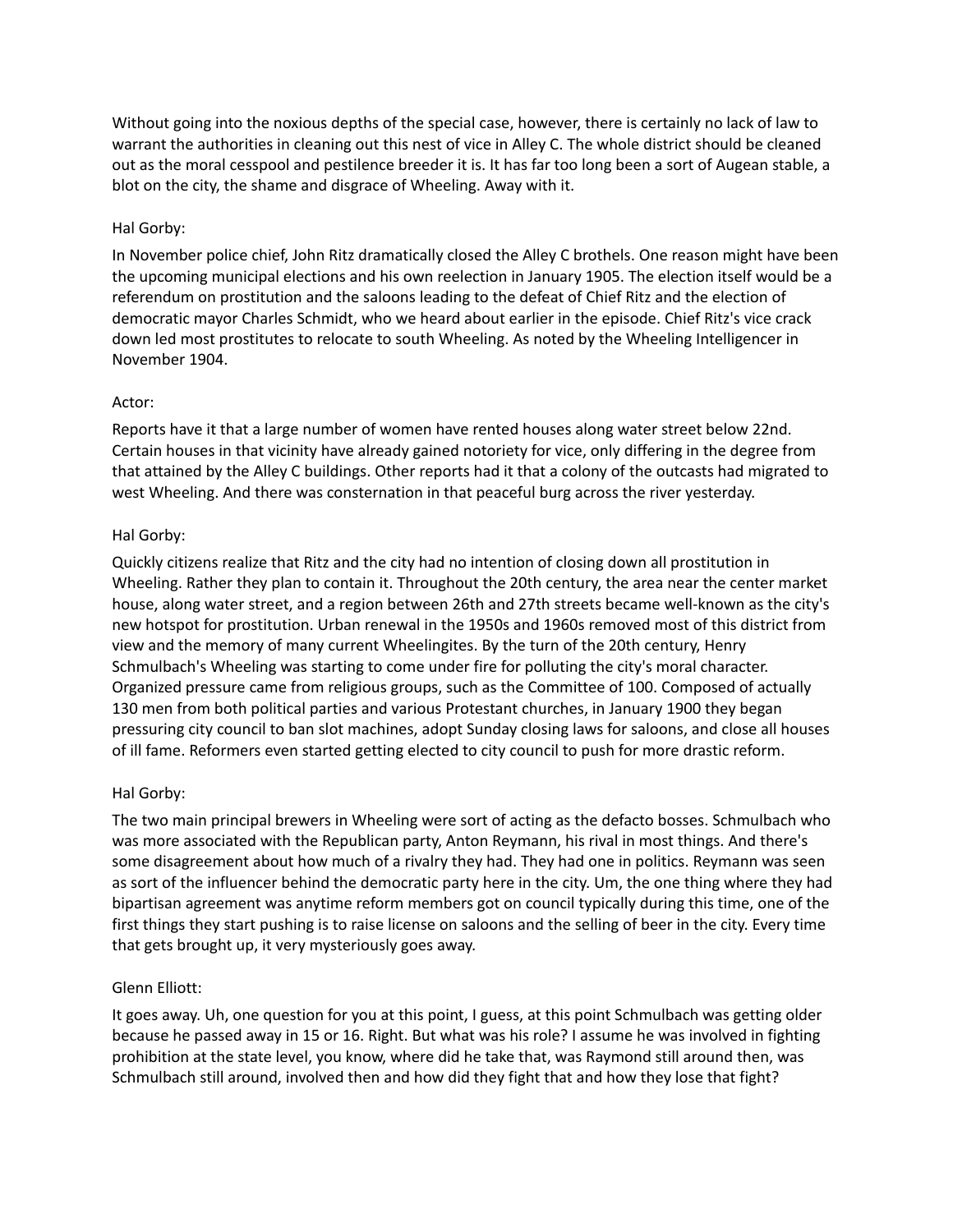## Hal Gorby:

I think part of the, and that's a great question. Part of the issue with that is that statewide prohibition, which happens in 1914, the year before he dies, there is this period of about 12 to 15 years before where like any political movement or reform it's starting on the local level first. So, the first years of the 20th century, you see a lot of push by religious leaders in a place like Wheeling and we'll, we'll stick to Wheeling, uh, and sort of other people becoming upset about the growth of the city saloons, which by 1904, we had 199 licensed saloons in Wheeling. Licensed, not including unlicensed saloons. Wow. Uh, so there was a lot of pushback and people began getting elected to council on this general reform push during the progressive era that we, you know, we know, uh, historically speaking during this period. Uh, and so what they initially start to push and what Schmulbach, Reymann and others in that sort of, uh, brewing industry push back on are these smaller things that come from the city level, things like raising license on, uh, the selling of beer in the city and outside of the city.

# Hal Gorby:

And so that created a part of this sort of criticism from reformers to say, well, well then what's going on in these saloons, these aren't independent businesses. These are people that if you go into a certain saloon, you can ask for one of three or four drinks on tap that are all Schmulbach beer versus there would be another saloon you could go to down the street that is Anton Reymann. Um, and so this, this created a sort of concern about the fact of, well, what often happens in these saloons too, is every time there's an election cycle city election, most of the polling places are held in saloons. Interesting.

## Hal Gorby:

So, if you're holding a local board election in a saloon, well, if it's a Schmulbach saloon, democratic candidates, probably not gonna sort of go there and sort of try to get votes. Uh, similarly in a Reymann saloon. So, it created a lot of concerns about this sort of influence between the brewers that existed.

## Hal Gorby:

The committee of 100 particularly focused on tightening the vice on the city saloons. For years a reciprocal relationship developed where saloon keepers expected the annual liquor license renewal to be a rubber stamp process. This was an early battleground in the pre-prohibition years.

## Hal Gorby:

Their way of trying to undercut that, reformers that would get into city government, they would say, okay, we're going to raise the license on the saloon keepers, make it so that they can't really operate as effectively as they want to, knowing that we're not really hurting them, we're hurting Mr. Schmulbach or Mr. Reymann. Uh, but every time it would go through the council, which had its 44 members, these, these efforts would often, often die. Uh, and there was in, in, in, almost like a bicameral legislature council had all of these different committees. So, there was a finance committee, there was a committee on license on licensing, which everybody that was ever, it seems like that's on the license committee is always opponents of raising the, the liquor license. So, over a period of about 10 years, Schmulbach, Reymann, and others are successful at kind of stunning this push for prohibition. It has to come from a statewide push. Uh, there's actually an attempt to pass a sort of law that would have done this at the state level, by one of Wheeling's state senators, George Loughlin, that once it gets to Charleston through influence of others gets, uh, sort of, uh, not passed. So, the irony being that Wheeling is this place that is very much trying to stop local, county, statewide prohibition. And when it passes, they are seen as sort of the outlier.